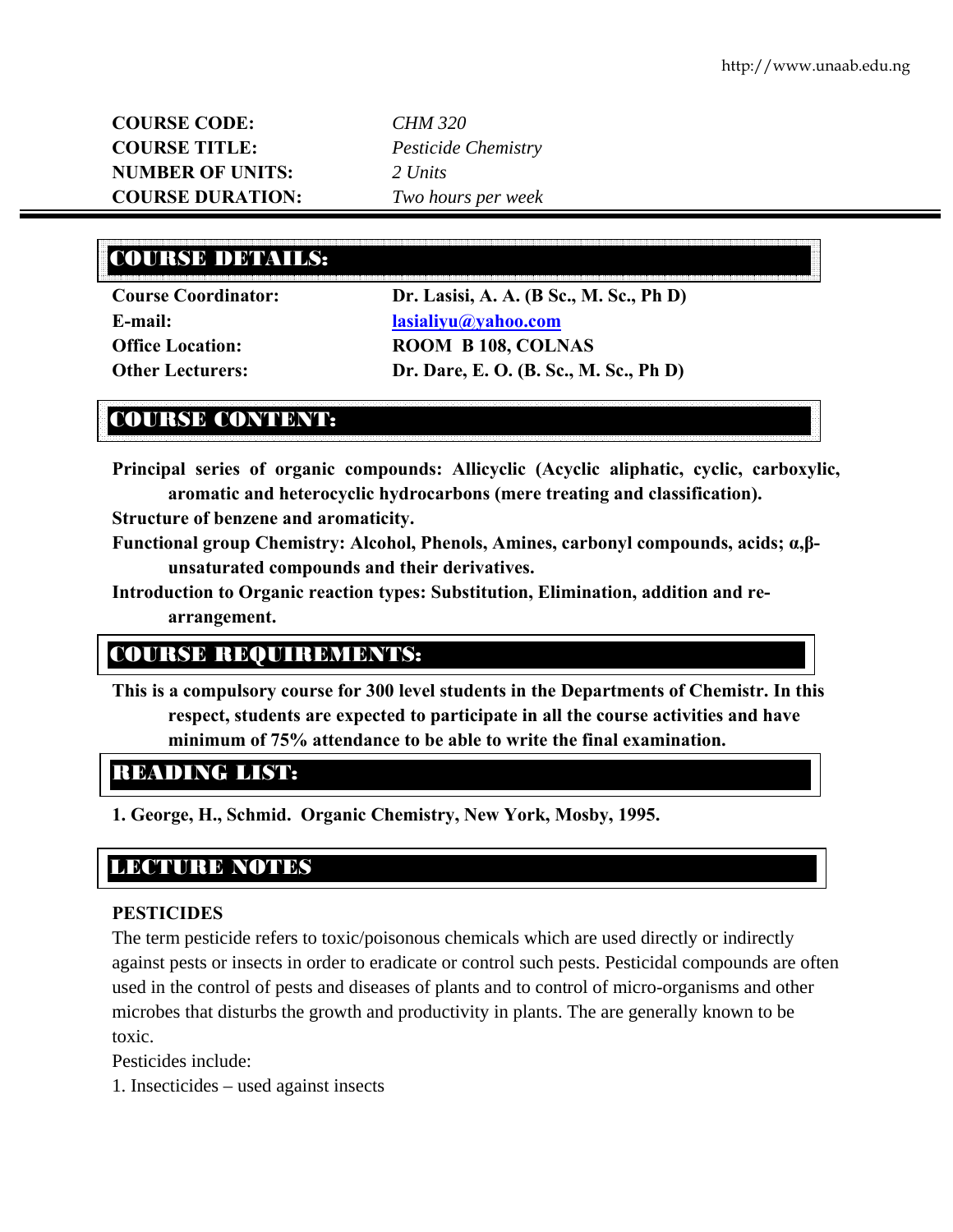- 2. Herbicides used against weeds
- 3. Rodenticides- used against rodents
- 4. Bacteriocides used against bacteria
- 5. Nematocides used against nematodes
- 6. Molluscides used against mollusk
- 7. Nematocides used against nematodes
- 8. Algicides- used against algae
- 9. Fungicides –used against fungi.

#### **Importance of Pesticides**

Since historical time, there were concerted efforts by man to produce food for the ever growing world's population. In spite of the rapid technological development, still the end has not justified the means in the area of food production. The report of World Health Organization indicated that a third of the population of the world suffer from hunger and malnutrition. This is because agricultural production faces some problems emanating from invasion by pests, weeds, microbial infections, etc. Pests equally attack stored grains, tubers, to the extent that they cause a lot of damage. A complete elimination of the problem above was achieved through by integrated pests management which includes quarantine, agro technical, mechanical, biological and chemical methods. The chemical methods of protecting agricultural products as well as the animals was based on the use of various organic and inorganic compounds which are synthesised and are known to be toxic to pests invading plants and animal outreach. It is important to note that pesticides cannot increase the plant yield, but have ability of eliminating pests that can impair plant growth. The use of pesticides started after the Second World War. Historically, the earliest pesticidal compound ate mostly inorganic compounds such as  $CuAs<sub>2</sub>O<sub>3</sub>$  (copper arsenate), sulphur compounds as well as naturally-occurring rotenone and pyrethroids.  $CuAs<sub>2</sub>O<sub>3</sub>$  has been used to eradicate colorab that infects tomato while sulphur compounds are used as insect repellants. After this, then comes natural pesticides; some were obtained from plant extract e.g. nicotine obtained from tobacco leaves; pyrethroids obtained from pyrethrin flowers. Then come synthetic pesticide which includes:

- 1. Organochlorine pesticides;
- 2. Organophosphorous pesticides;
- 3. Organocarbamates and
- 3. Synthetic Pyrethroids.

#### **Reasons for the obsolescence of pesticides**

Generally, majority of used insecticides often turns obsolete and functionless after some time, due to some peculiar problems associated with them. Some of this issue has to do with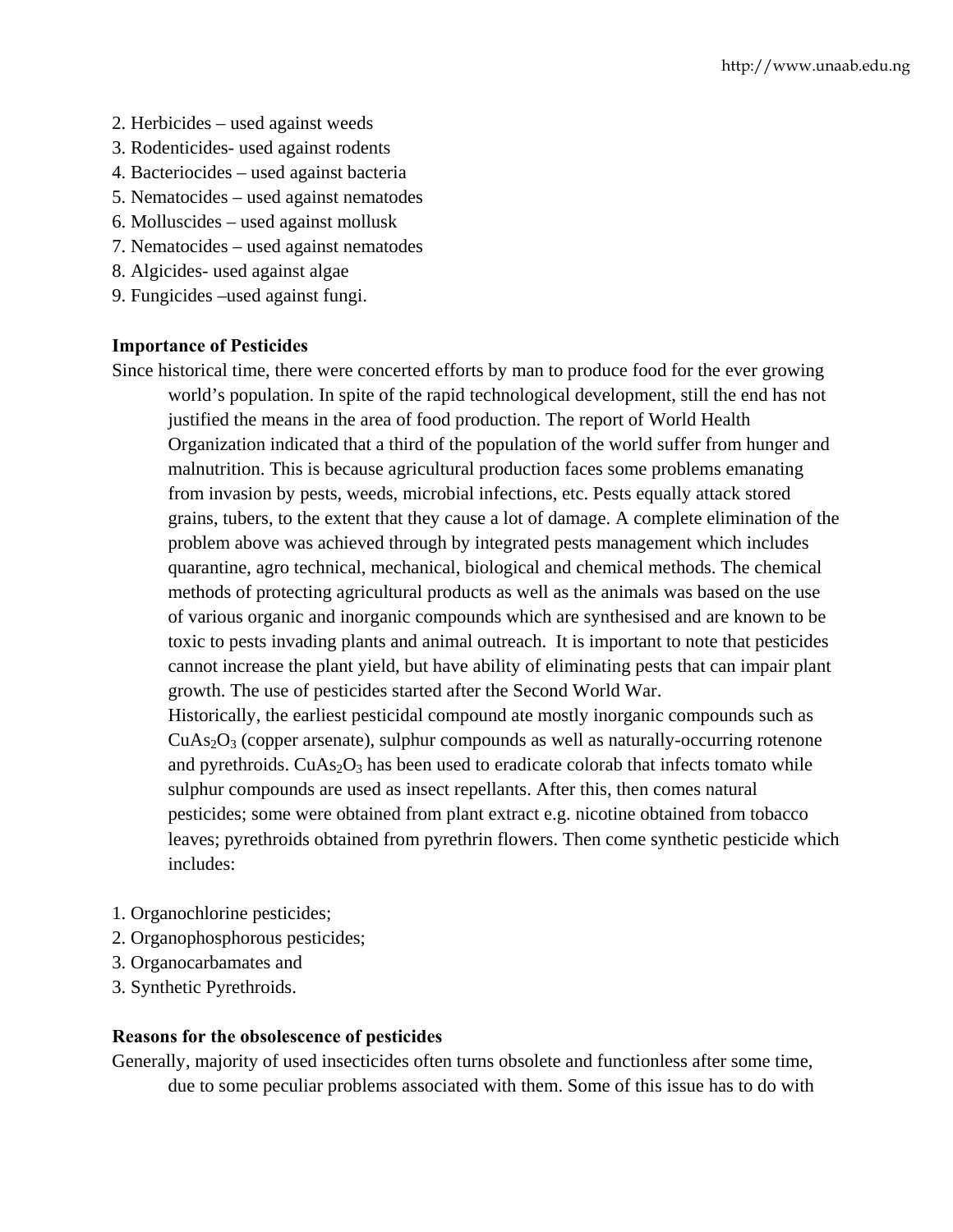the adaptability of some organisms to environment. The toxic nature of some chemicals to animate and inanimate substances led to their total ban and usage, especially those that have genetic effects such as genetic mutation.

Development of new pesticides that is cheaper and less hazardous to the applicant, consumer or even the environment. High specificity and selectivity of these chemicals to the environment is another factor in favour of new insecticides produced on regular basis.

### **Properties or characteristics of pesticides**

- 1. They are toxic and therefore constitute pollutant materials into the atmosphere e.g. organochlorine pesticides;
- 2. Most pesticides have simpler structure, with simple biological activities.
- 3. Each pesticide has a lethal dose  $(LD_{50})$
- 4. Each pesticide has chemical intermediate, which often get obsolete after some time.

### **Regulations on the use of pesticides**

As a result of the toxic and hazardous nature of most pesticides to animals and inanimate substances, when disposed carelessly, regulations on the use of pesticides have been enacted. Regulatory bodies such as Federal Environmental Protection Agency (FEPA) in Nigeria have enacted laws to regulate the use of pesticides. The law has to do with the need to protect the operators and the public against dangerous effects of pesticides or effects of the residues of some pesticides. The law involves complete banning and shipping of certain pesticides to and fro Nigeria. It equally involves standardization of manufactured chemicals and protection of the consumers of finished products. The same regulation includes a provision that protects the supplier of toxic chemicals, application of toxic chemical and other personnel proximal to the use of pesticides.

#### **Classification of pesticides**

Generally, pesticides are classified into natural and synthetic ones.

- 1. Natural Pesticides include Pyrethroids, Nicotine and Rotenones
- 2. Synthetic Pesticides include Organochlorines, Organophosphorous, Organocarbamates and Synthetic Pyrethroids.

Various methods have been used to classify pesticides, as shown below:

- 1. Classification based on intended use or the target organisms;
- 2. Classifications based on the chemical nature of pesticide or simply on the chemical compositions. Chemical classification of pesticides is in three categories viz:
- (a). Inorganic compounds such as sulphur and  $CuAs<sub>2</sub>O<sub>3</sub>$ , mercury and ;
- (b). Natural pesticides or botanical pesticides-are those derived from vegetable plants, bacteria of from fungi preparation
- (c). Synthetic organic compounds such as Organochlorine, Organophosphorous,

Organocarbamates and Synthetic Pyrethroids .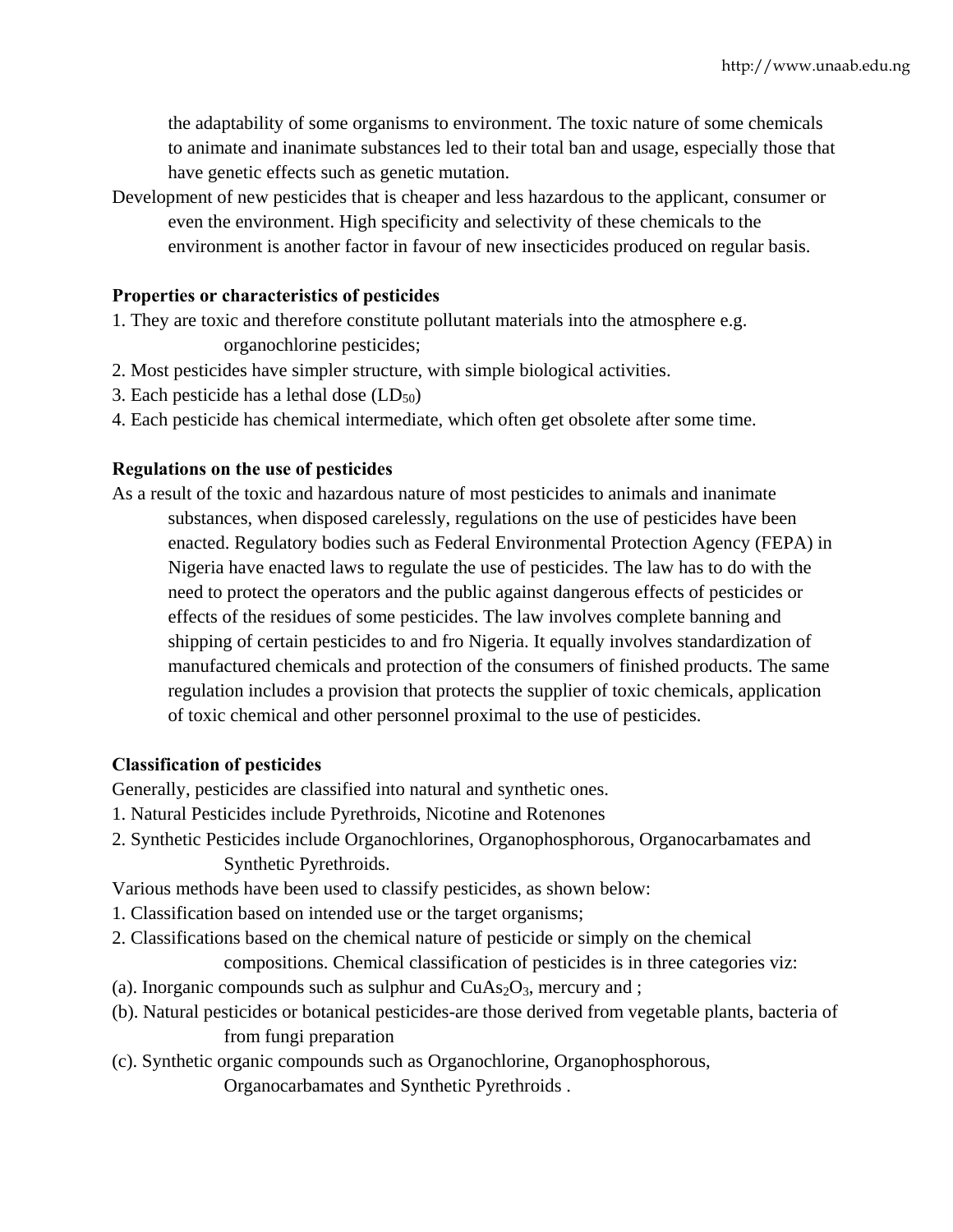- 3. Classifications based on the mode of action this depends on how the poison penetrates or permeates into the body of the pests and consequently knocking it down. Some
	- sub- classification under this are enumerated below:
- (a). Stomach poison pesticides: acts by poisoning insects when swallowed and digested with the food;
- (b). Contact poison insecticides: acts by poisoning the insect when in contact with the skin;
- (c). Fumigants: acts by penetrating the organisms through respiratory tracts in the form of gas or vapour. They are basically vapour phase chemicals and are usually applied as aerosols.

The stomach and fumigant pesticides are generally called systemic chemicals.

### **Important Characteristics of Pesticides**

An ideal pesticide possesses two major characteristics viz:

- (a). Specificity: an ideal pesticide must be specific in its action, that is it should attack only the targeted species or organisms or pests;
- (b). Non-persistent: an ideal pesticide must be readily degraded in the environment within few days or weeks and should not partition into the adipose tissue or leaves residues that impair ecosystem.
- Generally, ideal pesticidal compounds must be cheaper, have low toxicity to applicants and should be easy to apply.

## **Natural Pesticides**

An example of natural pesticides, also called botanical pesticides is pyrethroid. It is extracted from pyrethrum plant using petroleum ether or acetone. Natural pesticides are often characterised by a reasonable knock-down effect of flies. Often, they are used as domestic spray against flies and mosquitoes. They have extremely low toxicity on warmblooded animals. They are less persistent to the environment because they re rapidly destroyed light, and are said to be photodegradable. They are contact poison pesticide and are equally neurotoxin. Generally, pyrethroids are broad spectrum insecticide, hence they eradicate beneficial insects.

## **Chemistry of Natural Pesticides**

Basically, natural pesticides contain four principal ingredients known as pyrethrin 1 and 2, and cinerin 1 and 2.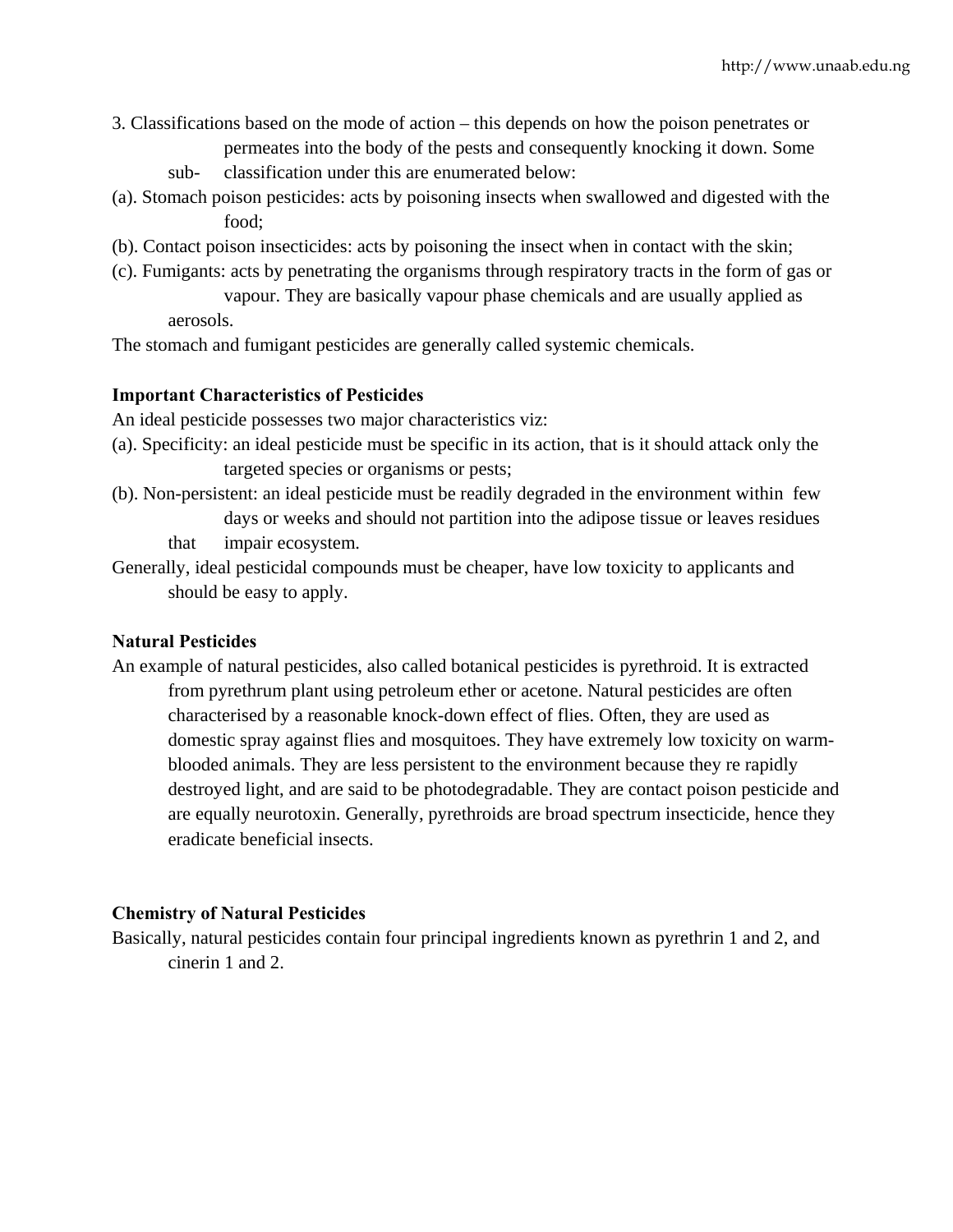

Pyrethrin  $1-R=CH<sub>3</sub>$ Pyrethrin 2-R=COOCH3



Other examples of natural pesticides are Anabasine, Nicotine and Rotenone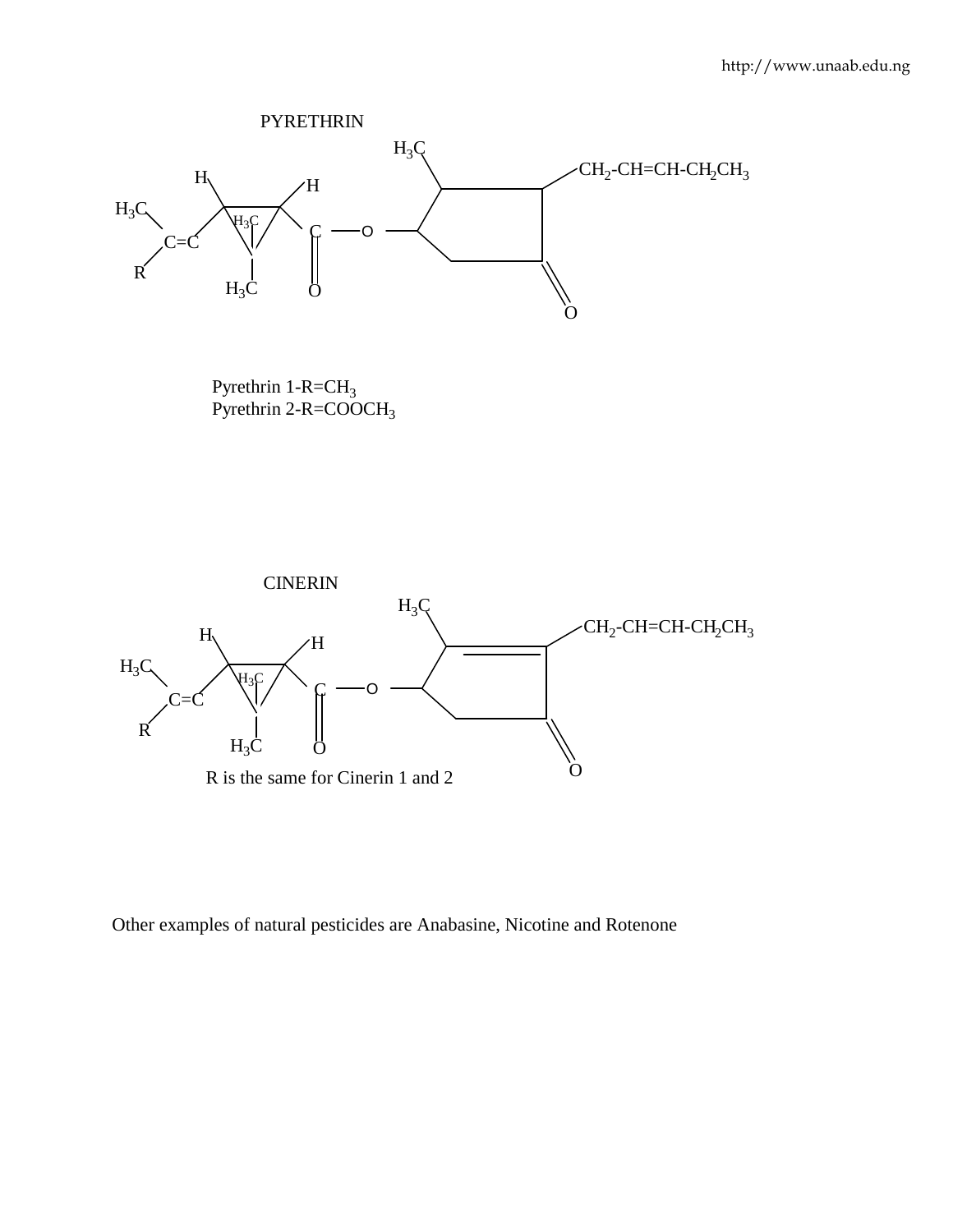

## **SYNTHETIC ORGANIC INSECTICIDES**

## **Organochlorine Insecticdes**

 A common feature of all organochlorine insecticide/compounds is the presence of chlorinated carboxylic ring in the structure of the molecule Another peculiar feature of organochlorine is their low water solubility (hydrophobicity) hence they are strongly lipophilic. Consequent upon their solubility, they are often retained in body fat and as such, they are rarely degradable into extractable water, hence they are accumulated in the adipose tissues. They are generally known as bio accumulator. Organochlorine compounds are waxy at room temperature. Common example of organochlorine pesticides is dichlorodiphenyltrichloro ethane (DDT). Its IUPAC name is 1,1,1-trichloro-2,2-bis-p-chlorophenyl ethane.

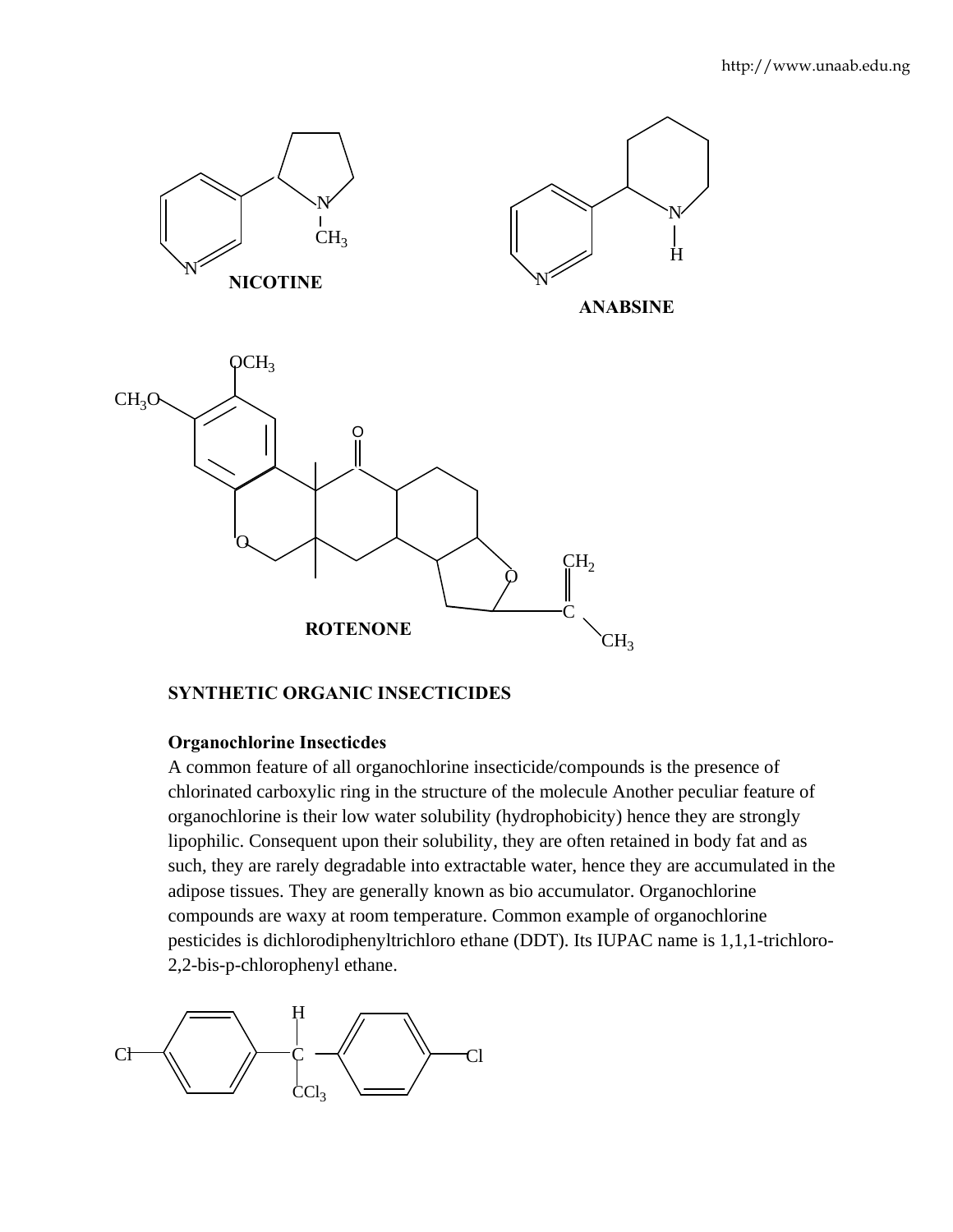#### **Structure of DDT**

 Zeilder prepared DDT without an idea of its potential insecticidal properties. This property was discovered later by Paul Miller in 1939. He discovered that DDT was very effective against mosquito housefly and bed bugs. In other word, DDT was found to be a broad spectrum insecticide, it is not selective. This earns him a Nobel prize in 1948.

#### **Preparation of DDT**

DDT is readily prepared from phenyl chloride and 1,1,1-trichloroethanal (chloral). DDT was the first synthetic insecticide known. The reaction is illustrated below

$$
\begin{array}{ccc}\n & H & \parallel \\
\hline\n & C1 & + C & \text{Cone H}_2SO_4 \\
 & C1 & \text{CCl}_3 & \text{CCl}_3 & \text{DDT}\n\end{array}
$$

 DDT is abroad spectrum organochlorine insecticide. It has several methods of synthesis. It has been used specifically for soil insect control, malarial eradication through killing of mosquitoes. It is also used for the control of termites.

## **Physical properties of DDT**

A technical grade DDT is a volatile waxy solid with melting points of 90oC. The parapara DDT is a white powder with a melting point of  $110^{\circ}$ C, insoluble in water.

#### **Insecticidal properties of DDT**

DDT has broad spectrum insecticidal activities, killing variety of insects and used specifically against mosquito-transmitting malarial parasites and other flies that transmits typhoid. Despite its broad spectrum insecticidal usage, DDT is known to be insoluble in water; hence it does not get degraded fast in the environment, resulting into partitioning into the body fat. This has led to the total ban of DDT in advanced countries; though it is still widely used in developing nations, where environmental control and monitoring is not effective. A major disadvantage of DDT and its analogue is that it is readily detoxified by some insects that are resistant to it; e.g. DDT can be converted easily to Diphenyl dichloro ethylene (DDE). This conversion is aided by an enzyme known as DDTdehydrochlorinase e.g.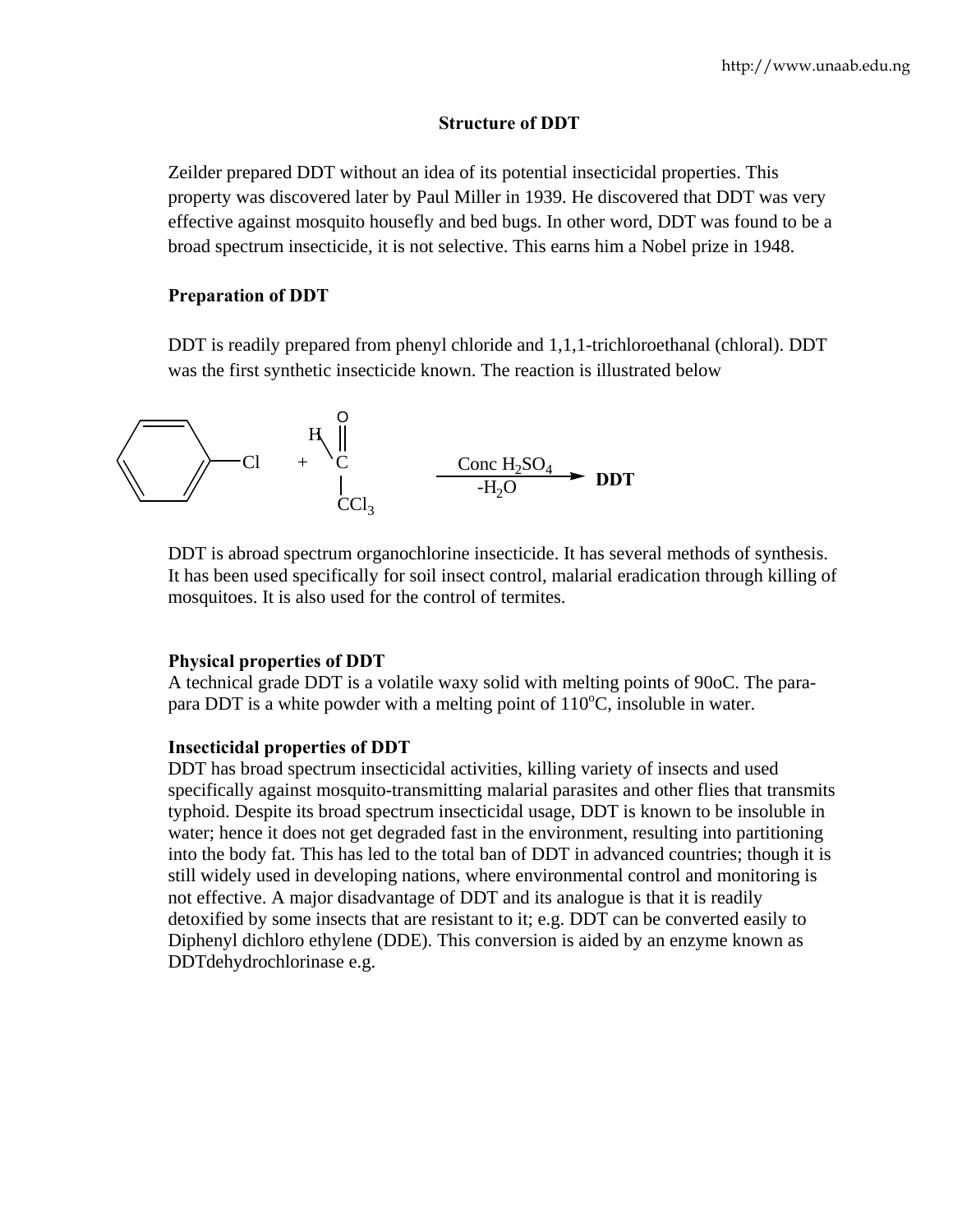

 Once DDT is converted to DDE, it becomes inactive. In other words, certain insects have developed enzymedehydrochlorinase. In mammals and birds, DDE is further converted to diphenyldichloroacetic acid (DDA).



#### **Mode of actions of DDT**

 Insecticidal activity of DDT is due to the fact that they interfere with the transmission of nerve impulses in insects, thereby interrupting or upsetting the  $K^+$  and  $Na^+$  balance of their nerve membrane.

#### **Toxicology of DDT**

Organochlorine varies widely in their toxicological activities, and acute toxicity to mammals and insects. Some acute oral doses of  $LD_{50}$  are known. Action of DDT in mammal is through disruption of the nerve connection and since they are slowly metabolized and lipophilic, they partition into the body fat, hence frequent exposure must be avoided. There have been reported cases of accidental killing of birds, fish and other non-targeted species such as egg shell thinning in species near the top of the food chain.

#### **Other polychlorobiphenyl insecticides**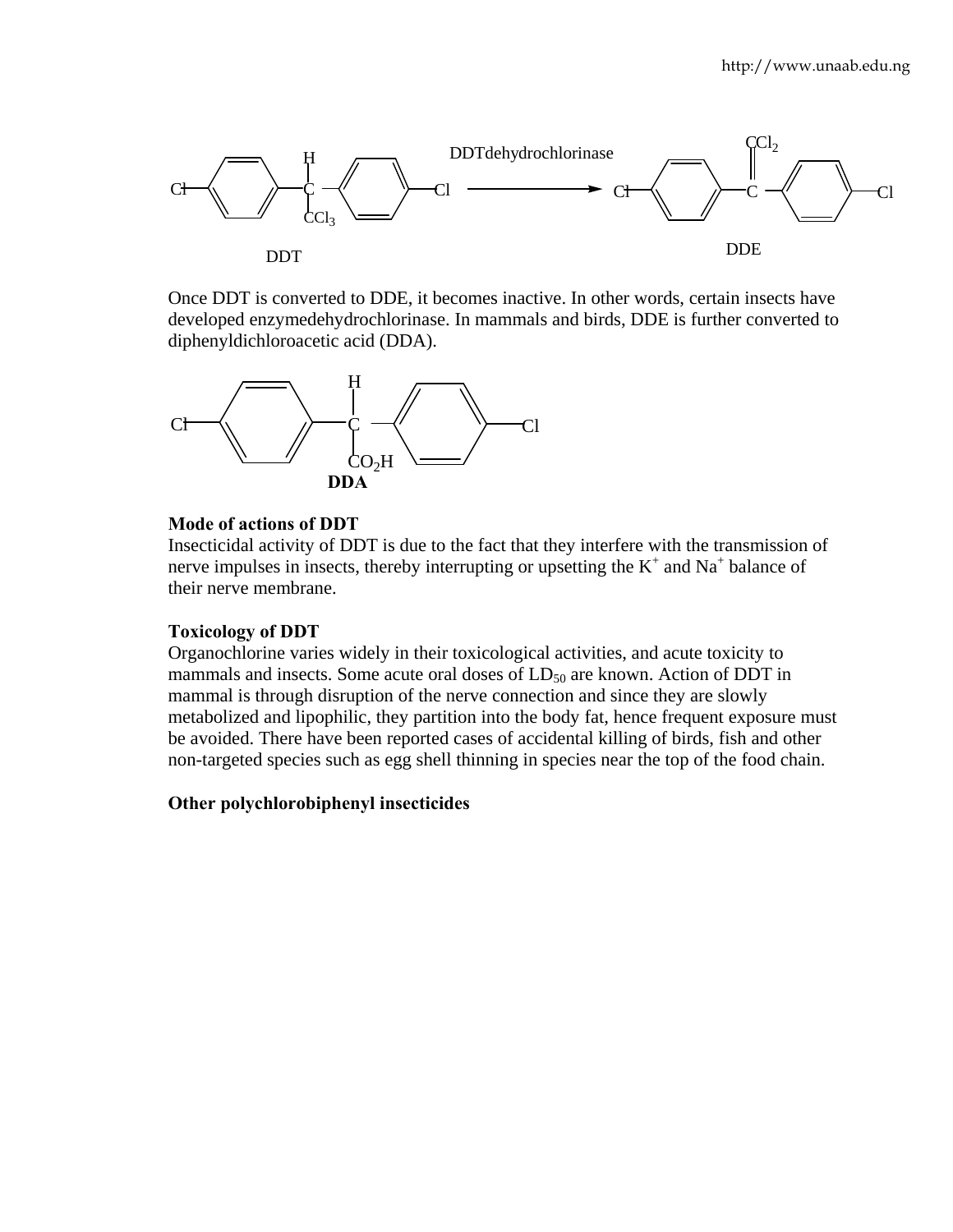

 $Y = CCl_2, Z = H = DDE$ 

 $Y = CO<sub>2</sub>H$ ,  $Z = H = DDA$  $Y = CCl_3, Z = H_+ = DDT$  $Y = C=O-OC<sub>2</sub>H<sub>5</sub>, Z = OH = Dicofol$ 



**DDME** 

DDME is called methoxylchloro. Its preparation is via condensation of chloral and methoxyl benzene (anisole):



 DDME has low mammalian toxicity and has been found to be more active in the control of insects that attack livestock, fruits and vegetables. It has low mammalian toxicity, with lower tendency to be stored in the body fat of animals. This is as a result of their high solubility in water. It is a pro-organochlorine insecticide known for its less toxicity compare to DDT. Hence, DDME is a good insecticide for livestock treatment. The presence of methoxyl group surrounding the side chains of the benzene ring, account for its high solubility. DDME is resistant to heat, UV radiation and oxidation.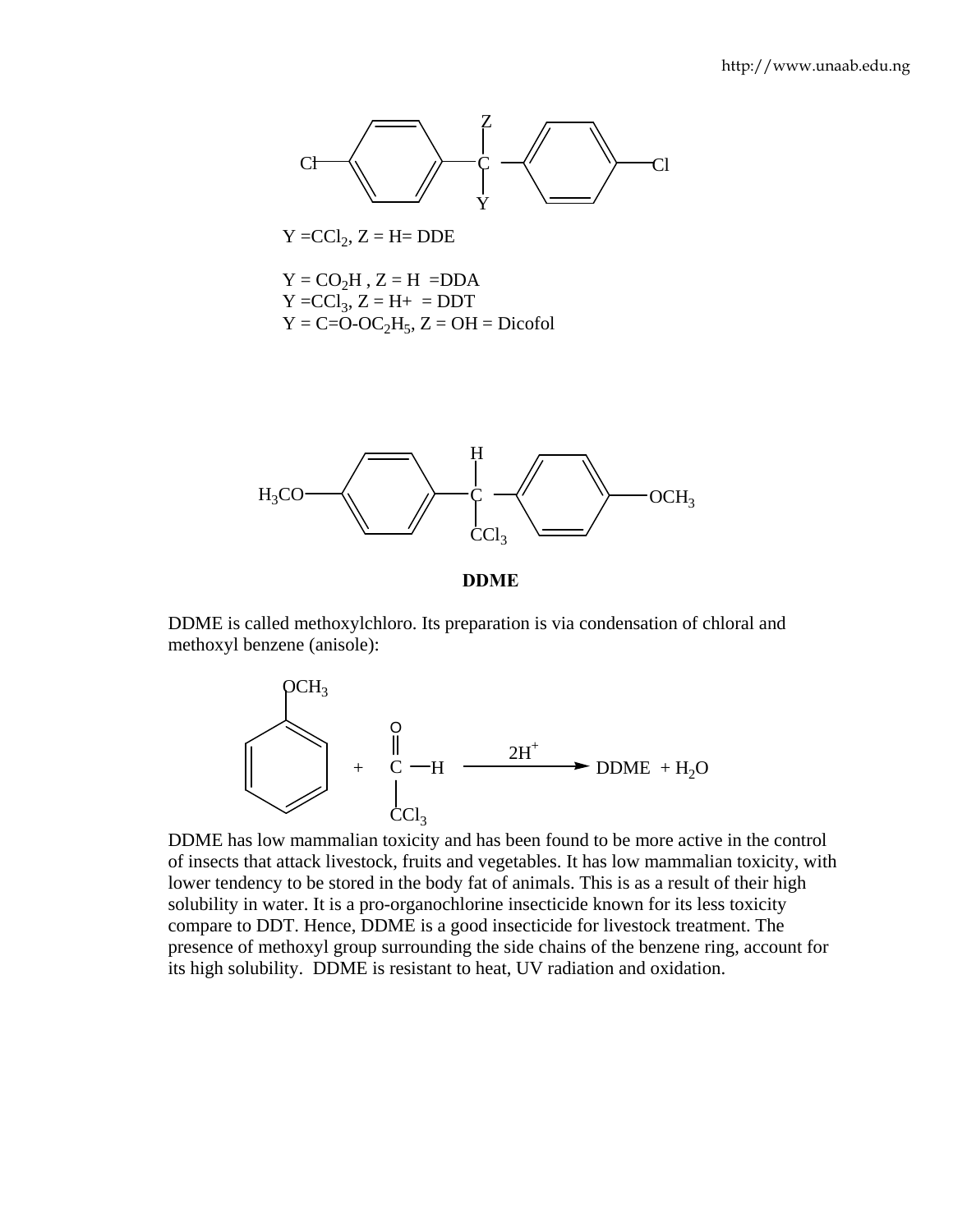#### **ORGANOPHOSPHATES**

General feature of organophosphate insecticide is represented thus:



Specific examples are illustrated below:



O,O-diethyl-4-nitrophenylphosphoroparoxon,  $X = O$ 

 $X = S$  - Parathion  $X = O$  - Paraoxon

 Organophosphorous insecticides many organic compounds based on the fact that they are simple esters of monophosphorous compounds. Over 100 organophosphorous compounds have been marketed. They were developed by German scientists after the Second World War. Different members of organophosphorous insecticides possess different physical and chemical properties. They vary widely in solubility in water, but in most cases they are very soluble in water. They equally vary in their stability and toxicity to mammal. The wide spectrum of their physicochemical and biological properties made them to be widely useful in agriculture and natural hygiene. Some are used as fumigants; others are used as contact poison and for crop protection in their early growing season. In most cases, they are used n plants such as sorghum, corn, cotton, rice, wheat, barley and soybeans. They are equally used in crop fruits and vegetables for foliage and root protection. In veterinary outlook, they are used against ectoparasites control in cattle and sheep, in the form of ear tag, spray or dip. As a result of their environmental